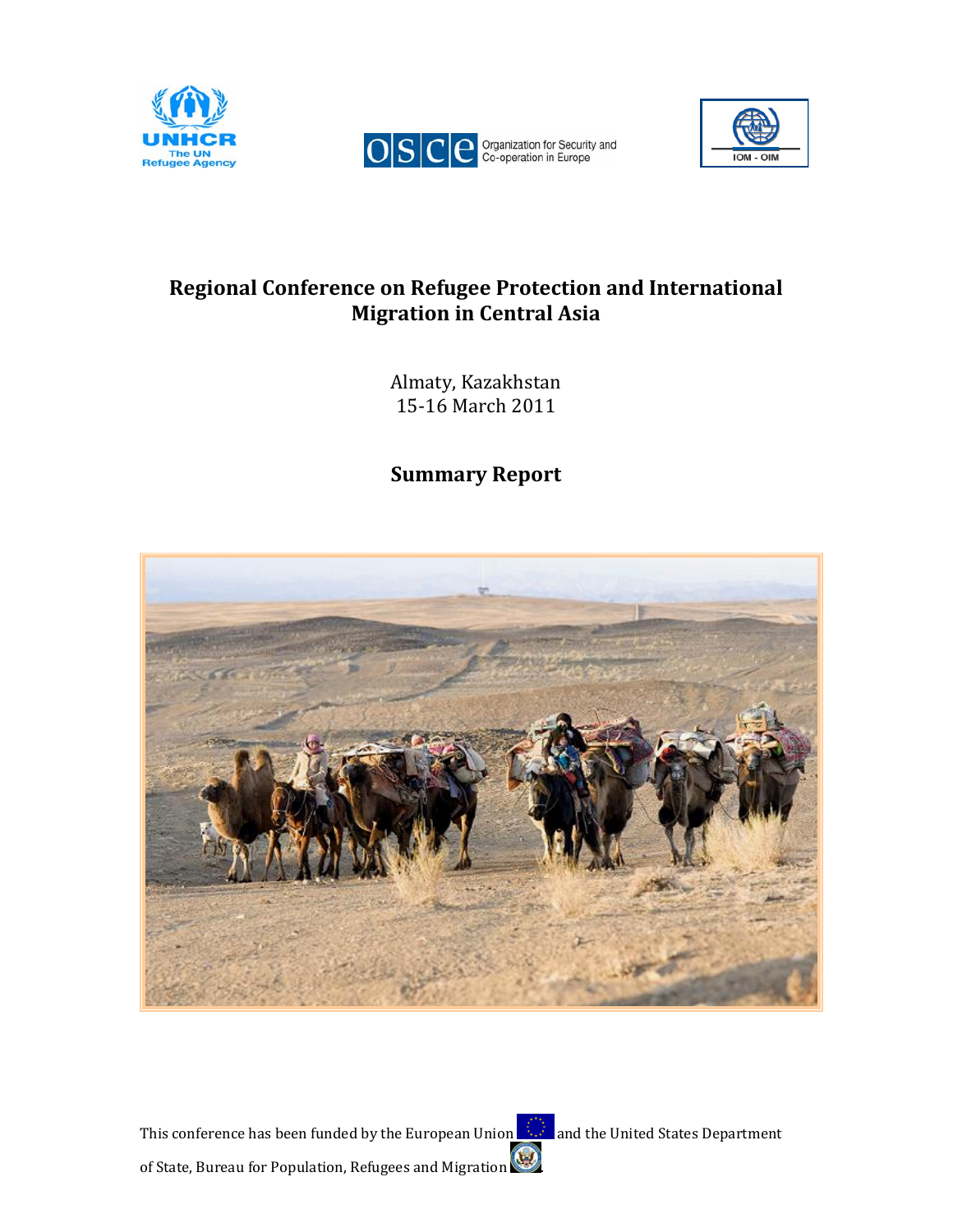#### **Introduction**

#### Background

 $\overline{a}$ 

On 15-16 March 2011, the Office of the United Nations High Commissioner for Refugees (UNHCR) and the International Organization for Migration (IOM), in cooperation with the Organization for Security and Co-operation in Europe (OSCE) and the United Nations Regional Center for Preventive Diplomacy for Central Asia (UNRCCA) co-organized the Regional Conference on Refugee Protection and International Migration in Central Asia. The conference was convened under the auspices of the Government of the Republic of Kazakhstan, with financial support provided by the European Union (EU), the Bureau of Population, Refugees and Migration of the U.S. Department of State, IOM and UNHCR.

The Conference brought together more than 120 participants, including Ministers, Deputy Ministers and other senior level government officials from Afghanistan, Azerbaijan, Iran, Kazakhstan, Kyrgyzstan, the Russian Federation, Tajikistan, Turkmenistan and Turkey, as well as representatives of regional and international organizations, civil society, academia and the diplomatic community.<sup>1</sup>

The objectives of the Regional Conference were to increase the understanding of the nature, scale and reasons for mixed migratory movements in Central Asia and the wider region, and to agree on the development of a comprehensive and cooperative regional strategy on how to address this phenomenon in a protection sensitive manner. Discussions evolved around three priority areas including: 1) establishment of protection sensitive entry systems, 2) stabilization of population movements through the integration and reintegration of refugees, returnees, labour migrants and marginalized groups and the provision of alternatives to irregular movements, and 3) establishment of legal migration alternatives.<sup>2</sup>

This meeting was the last in a series of five regional conferences<sup>3</sup> organized by UNHCR in cooperation with Governments and other key partners as part of a three year EU funded project to sensitize key stakeholders in different regions about the protection challenges of mixed movements and to promote UNHCR's 10-Point Plan of Action on Refugee Protection and Mixed Migration as a framework for the development of comprehensive and protection sensitive migration policies.4 IOM, in

<sup>&</sup>lt;sup>1</sup> See the List of Participants, available at http://www.unhcr.org/4d7a2cf49.html.

<sup>&</sup>lt;sup>2</sup> See Concept Note: Regional Conference on Refugee Protection and International Migration in Central Asia, Almaty, Kazakhstan, 15-16 March 2011, available at: http://www.unhcr.org/4d7a2cf49.html.

<sup>3</sup> The previous conferences took place in Yemen (May 2008), Senegal (November 2008), Costa Rica (November 2009) and Tanzania (September 2010). Further information about the previous conferences is available at http://www.unhcr.org/pages/4a16aac66.html.

<sup>4</sup> See "Refugee Protection and Mixed Migration: A 10-Point Plan of Action," Revision 1, January 2007, available at: http://www.unhcr.org/4742a30b4.html. Further information on the implementation of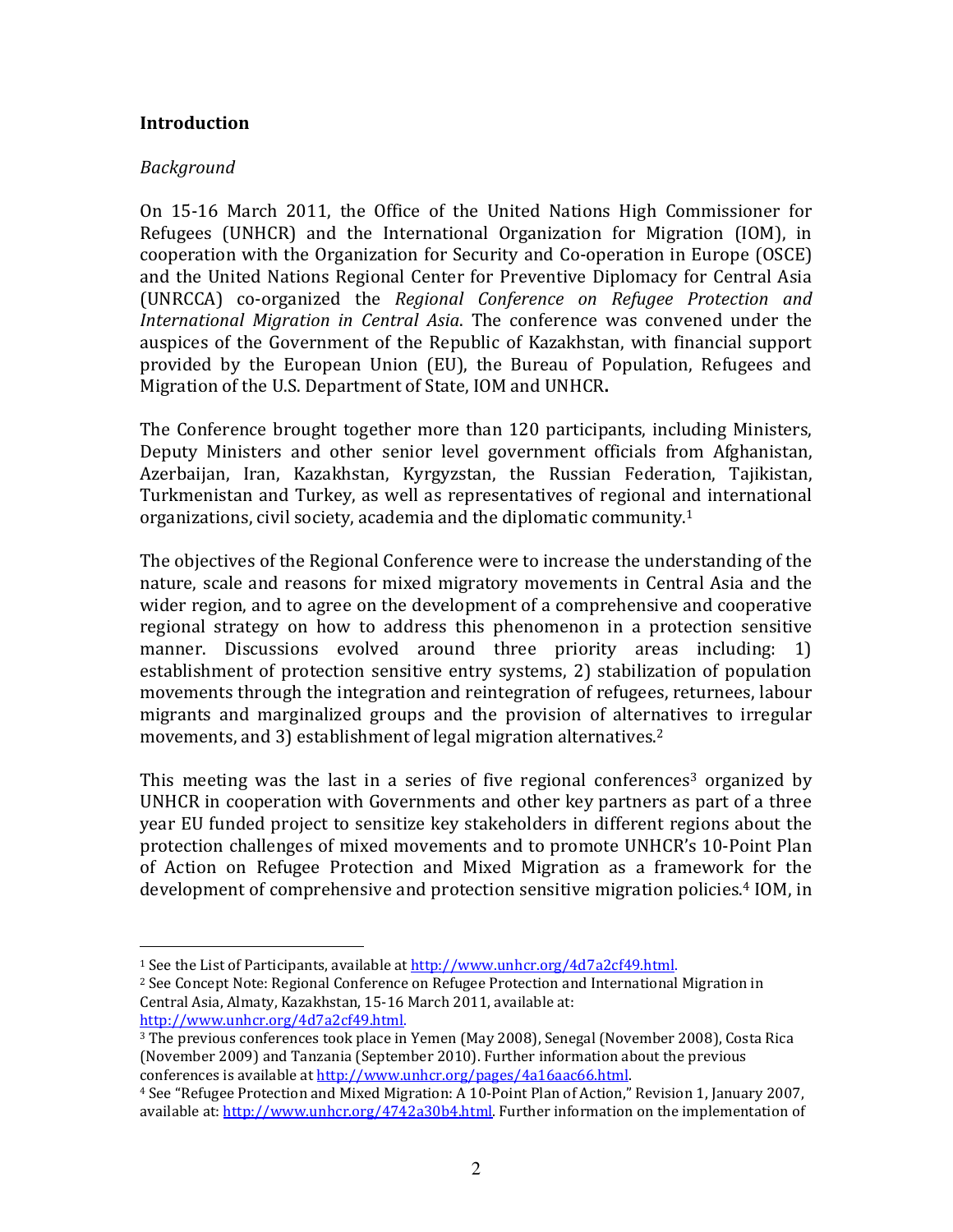line with its commitment to the principle of upholding the human dignity and wellbeing of migrants embodied, inter alia, in its 2007 Strategic Focus,<sup>5</sup> co-organized the last four of these five conferences.

## National Consultations

Prior to the Regional Conference, national consultations and information meetings were held in all participating Central Asian countries in order to review the key themes and issues for discussion at the Regional Conference. The main objective of these preparatory meetings was to bring together a broad spectrum of government officials, representatives of civil society and regional and international organizations to enable them to share their views on the main conference themes from a national perspective with a view to allowing for more focused and substantive discussions at the conference itself. The outcomes of these meetings<sup>6</sup> further informed the conference background paper and its final agenda.

## Conference outcomes

 $\overline{a}$ 

The following sections of this report summarize discussions during the plenary and working group sessions.<sup>7</sup> They are structured along the themes of the seven working groups. Each section concludes with the recommendations on specific themes made by participants.

The Almaty Declaration which was adopted in the closing session of the conference is attached as an Annex. $8$  It provides the broader framework within which the conference recommendations will be implemented.

the 10-Point Plan of Action in various regions is available at http://www.unhcr.org/pages/4a16aac66.html.

<sup>&</sup>lt;sup>5</sup> See "IOM's Strategic Focus," available at http://www.iom.int/jahia/Jahia/about-iom/lang/en.

 $6$  See the outcomes of national consultations, available at http://www.unhcr.org/4d7a2cf49.html.  $<sup>7</sup>$  For more information on the plenary and working groups sessions, see the Conference Agenda,</sup> available at http://www.unhcr.org/4d7a2cf49.html.

<sup>&</sup>lt;sup>8</sup> See Almaty Declaration, available at http://www.unhcr.org/4d7a2cf49.html.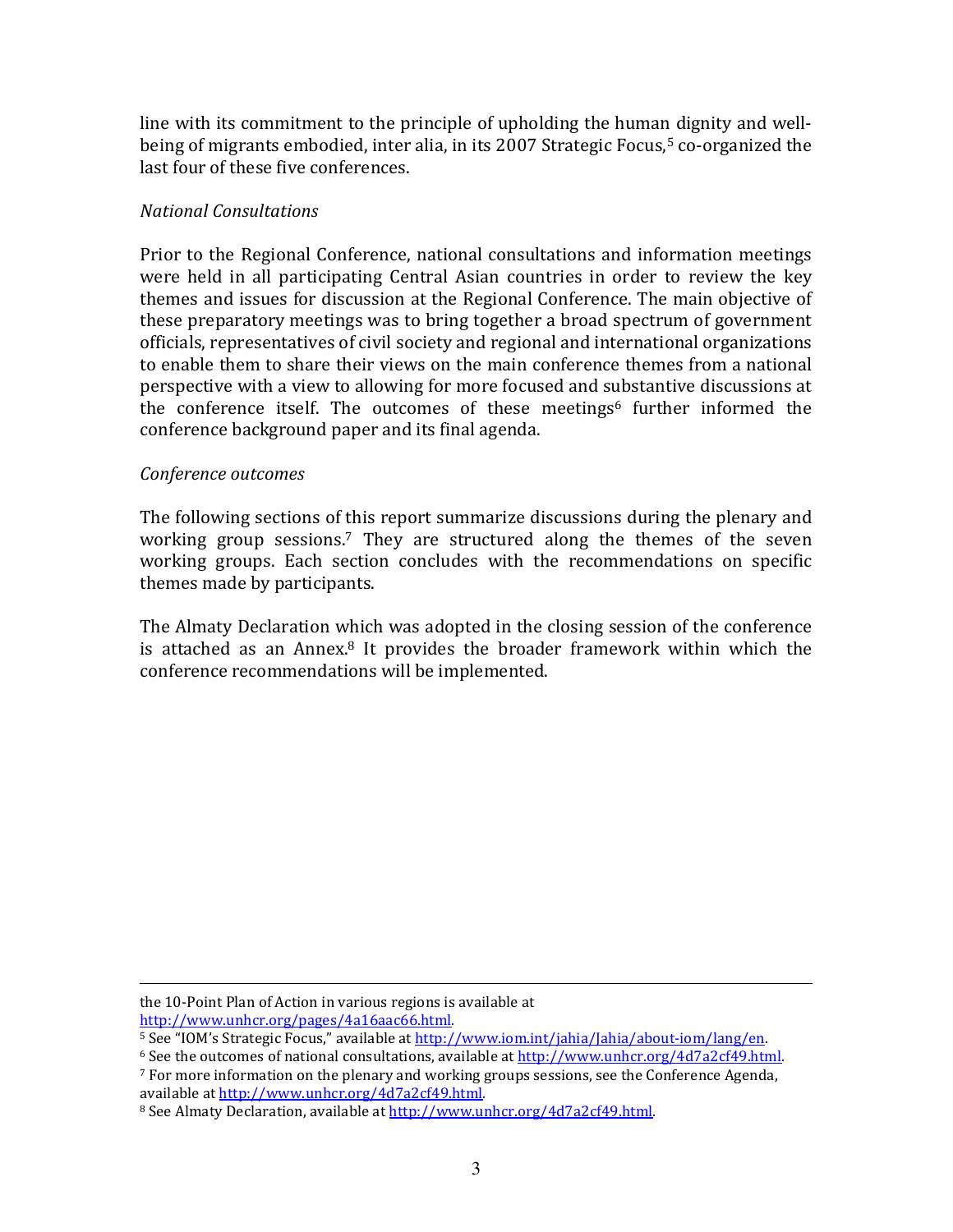#### Managing borders, ensuring national security while ensuring protection

Participants at the Regional Conference emphasized the sovereign right of States to ensure national security and protect their territories. They drew attention to the particular challenges of border management in the region given the long and porous borders of Central Asian States. Participants expressed concern over growing irregular migration, trafficking in drugs and in persons, and international terrorism in the region. They highlighted the need to harmonize relevant legislation and to strengthen cooperation between law enforcement agencies across the wider region.9 Lack of equipment and infrastructure at the border, as well as insufficient training and a shortage of skilled staff were noted as major shortcomings in efforts to enhance border management and respond to cross-border crime.

Participants noted that any efforts to address current challenges need to be undertaken in line with international standards and with respect for the rights of migrants and refugees as provided under international human rights and refugee law and principles. Participants called on States to shift focus from the current system of strict border controls to an 'integrated border management approach' balancing enhanced border security with respect for the rights of people on the move, including the right to seek asylum.

Participants further encouraged States and other concerned stakeholders to examine more closely the linkages between security and protection measures. The establishment of mechanisms for profiling of persons crossing the international borders does not only help to identify and address specific protection needs of those on the move. It can also facilitate the collation of information on the profile and intentions of all persons entering the territory of a given State thus helping to mitigate security threats and strengthen national security.

Throughout discussions it was observed that the establishment of effective reporting and referral mechanisms between border management officials and migration and asylum authorities can facilitate prompt exchange of information and ensure that persons who may be in need of international protection (asylumseekers) are identified in a timely manner and referred to competent authorities. Joint trainings and seminars of border management officials and asylum and migration authorities would enhance their capacities and help to ensure that referral mechanisms function effectively. International organizations and other interested stakeholders with relevant experience could support border authorities to streamline elements of human rights education and refugee protection into relevant training curricula. Within the broader border management context, participants also suggested conducting specific trainings on conflict prevention mechanisms with a view to averting massive cross-border movements.

 $\overline{a}$ 

<sup>9</sup> Wider region refers to the Central Asian States and neighboring countries that participated in the conference.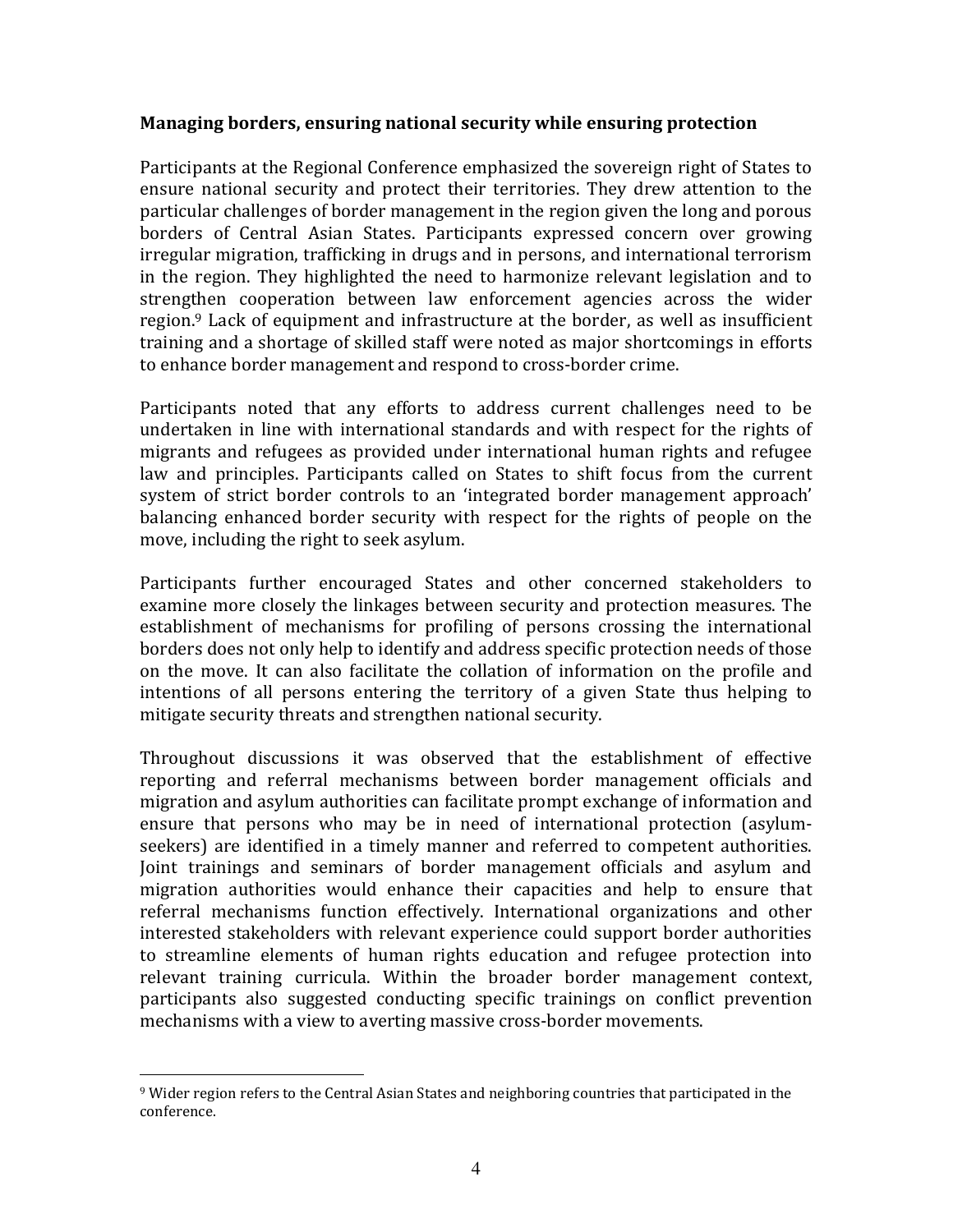In terms of enhancing training and capacity building, participants identified a number of good practices across the region, including joint trainings for Tajik and Afghan border management officials conducted by IOM, the Border Management Programme in Central Asia (BOMCA) project funded by the European Union or specialized courses and seminars provided by the OSCE Border Management Staff College.

# Recommendations:

- i. States are encouraged to uphold principles and standards embodied in relevant international treaties, such as the 1951 Convention Relating to the Status of Refugees, the International Convention on the Protection of the Rights of All Migrant Workers and Members of Their Families, as well as relevant OSCE commitments relating to refugees and internally displaced persons. In line with the existing international migration and asylum management standards and principles, and based on available good practices, States are encouraged to shift focus from strict border controls to an 'integrated border management approach.'
- ii. States are encouraged to establish profiling and referral mechanisms to identify asylum-seekers and people who may need specific assistance. Such mechanisms may also contribute to State efforts to address legitimate security concerns.
- iii. Regional cooperation on border management needs to be enhanced, including through the development of mechanisms for exchange of data and information on migration flows, as well as through joint capacity building initiatives and trainings for staff from border and migration services. International organizations with relevant expertise may provide assistance in incorporating human rights and refugee law education into relevant training curricula.
- iv. All relevant stakeholders are encouraged to conduct specific trainings on conflict prevention mechanisms, with a view to averting massive crossborder movements.
- v. Increased infrastructural capacity and support is necessary in order to enhance national border management initiatives with a view of facilitating orderly movement of persons.

# Strengthening integration of refugees, stateless persons and minorities in host countries

Countries in Central Asia and the wider region have considerable experience with integration of refugees, stateless persons and minorities. Participants noted that some of the core conditions for successful integration include the provision of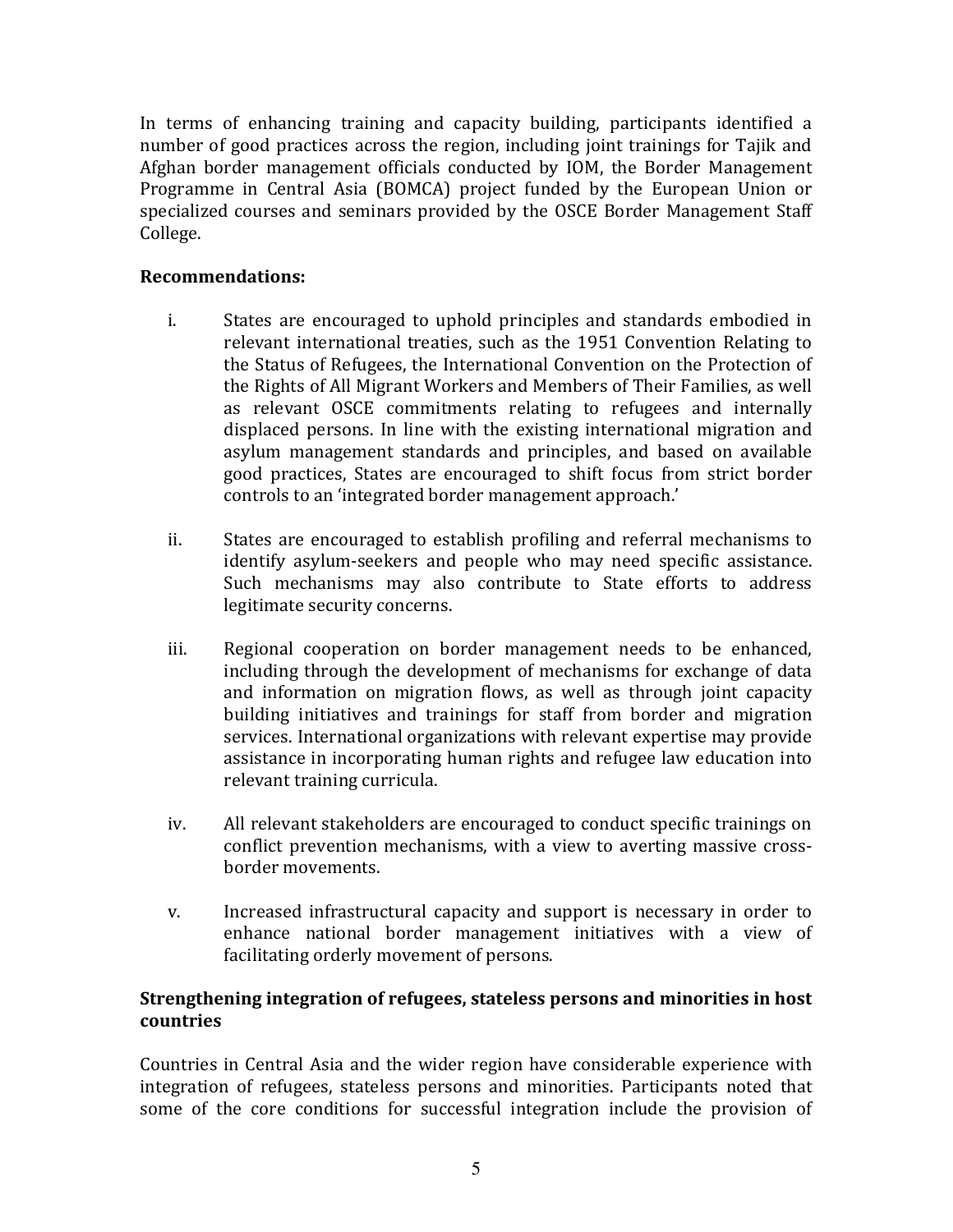appropriate legal and social status, creation of opportunities to seek legal employment and become self-reliant, and provision of access to education, healthcare and other services.

Throughout the Conference, participants emphasized that integration is a key prerequisite to harmonious community relations. It can safeguard against unrest, tensions and conflict that are often the byproducts or results of marginalization of certain groups. It is also a key factor in reducing regional instability and tensions among States. It further ensures that the potential of refugees, stateless persons, migrants and minorities for the growth and development of host communities is fully realized to the benefit of all. The absence of integration prospects and means to develop sustainable livelihoods can fuel irregular population movements, which in turn create fertile ground for smuggling and trafficking in human beings and other crimes.

Participants at the Regional Conference drew attention to the fact that most asylum systems in the region focus primarily on refugee status determination, with less emphasis on the subsequent integration of refugees and effective realisation and enjoyment of their rights.

Participants drew attention to different good practices developed to integrate different categories of persons, including refugees and stateless persons. Even though statelessness remains a challenge in the Central Asian region, several examples of simplified naturalization procedures have led to a reduction of statelessness across the region. The naturalization of former Soviet Union citizens through legislative amendments in Kyrgyzstan, for example, enabled many vulnerable persons to gain citizenship. Social and legal integration of refugees who fled the civil war in Tajikistan, including granting citizenship to thousands of refugees by a single presidential decree in Turkmenistan were also among the commendable practices identified by participants at the Regional Conference.

Participants highlighted the need to establish and/or strengthen mechanisms for the documentation of asylum-seekers, refugees and stateless persons. Provision of adequate documentation was seen as a major prerequisite for the enjoyment of rights with respect to employment, housing, education and healthcare services. Freedom of movement and choice of place of residency was likewise seen as crucial for increasing prospects for integration into host communities. Participants also noted that community mobilization and opportunities for self-reliance of refugees and stateless persons should be enhanced with a view to enabling these persons and their families to access sustainable livelihoods and foster their ability to positively contribute to the economic and social development of host communities. Adoption of simplified naturalization procedures for refugees, in accordance with the provisions of the 1951 Convention, was highlighted as a particularly positive example of efforts to facilitate the legal integration of refugees.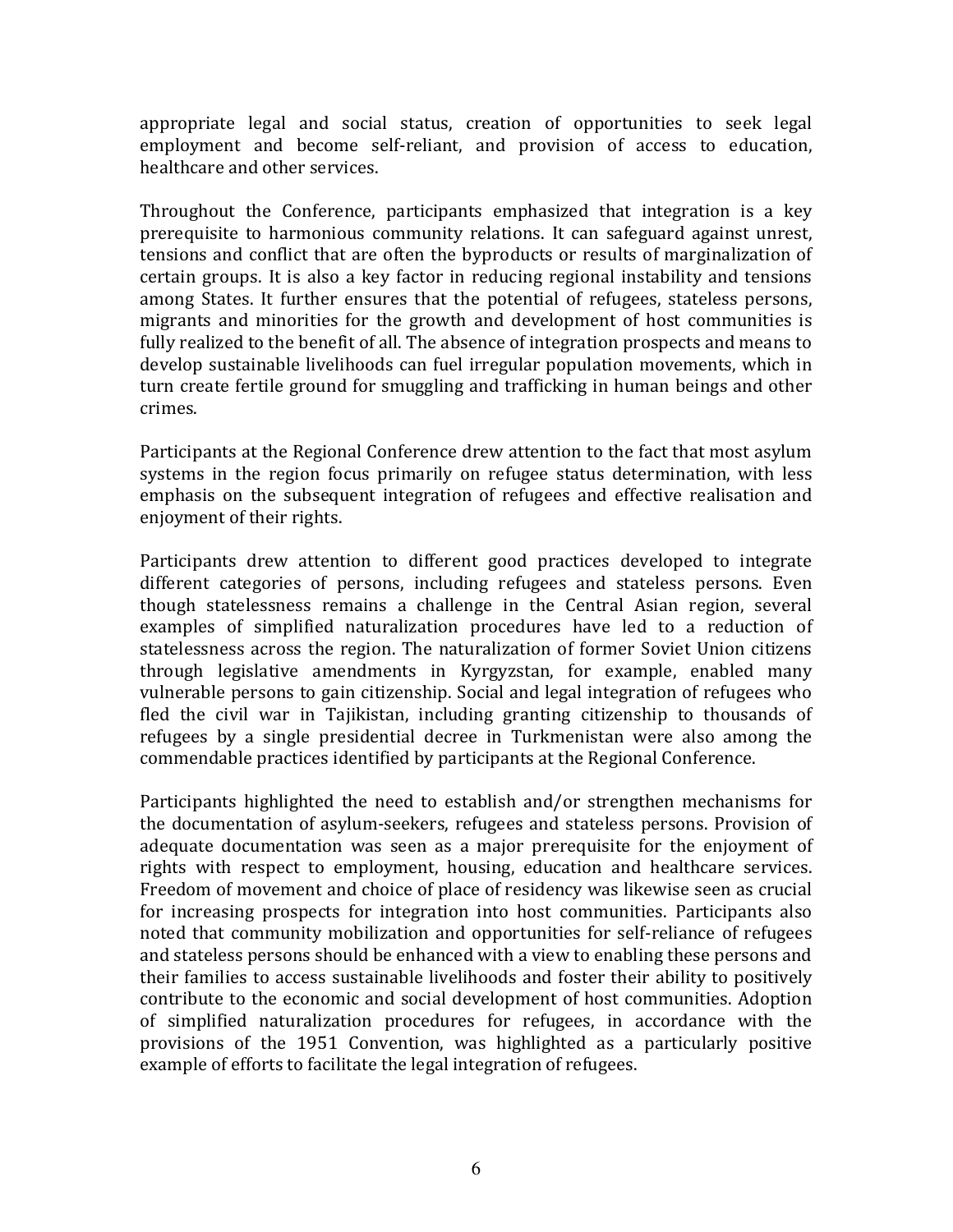Participants expressed concern over shortcomings in the statelessness status determination procedures and called on States to harmonize their national policies, introduce necessary legislative changes and enhance bilateral cooperation in this regard. Several participants referred to the findings and outcomes of the Regional Conference on Statelessness, convened in December 2009 in Ashgabat, and encouraged participating States and other stakeholders to follow-up on the recommendations of that meeting. States should likewise engage competent stakeholders in designing, regularly reviewing and implementing national action plans on the reduction and prevention of statelessness.

- i. The establishment and strengthening of mechanisms for the documentation of asylum-seekers, refugees and stateless persons is an important first step towards creating prospects for their integration in host countries.
- ii. States and other stakeholders are encouraged to develop and implement programmes aimed at facilitating the access of refugees and stateless persons to legal employment opportunities, housing, medical services and education. Freedom of movement is likewise crucial for integration of persons of concern.
- iii. All stakeholders are encouraged to support and strengthen community mobilization and self-reliance of refugees and stateless persons with a view of enabling them and their families to secure livelihoods for themselves and contribute to the development of host communities.
- iv. States are encouraged to incorporate provisions allowing for local integration of refugees into their national legal frameworks.
- v. In line with the provisions of the 1951 Convention, States in the region are encouraged to adopt simplified and accelerated naturalization procedures for refugees, so as to facilitate local integration and apply a comprehensive and strategic approach in light of available durable solutions.
- vi. States are encouraged to strengthen their cooperation in the realm of statelessness status determination procedures and to consider legislative changes to their legal frameworks on citizenship/statelessness where necessary.
- vii. In cooperation with other concerned stakeholders, States should adopt, regularly review and implement national action plans on the reduction and prevention of statelessness. The outcomes and follow-up to the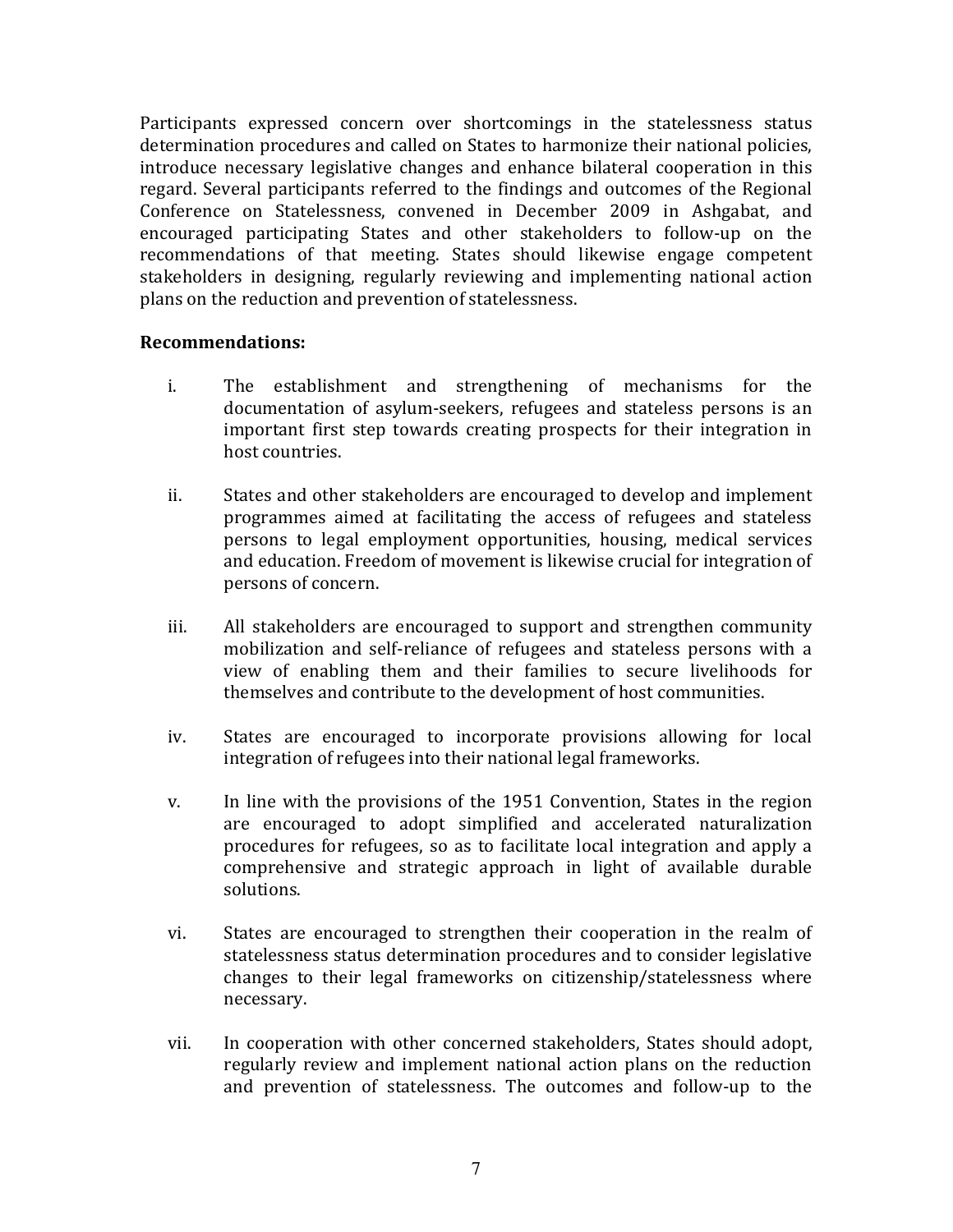Regional Conference on Statelessness, convened in Ashgabat in December 2009, can provide useful guidance in this regard.

## Strengthening reintegration of returnees and returning migrants in countries of origin

Several countries of the Central Asian region have considerable experience with the reintegration of returning refugees (returnees) and returning migrant workers which could be shared and replicated elsewhere. Reintegration is not only important for the individuals themselves, but also for preventing irregular onward movements.

Participants agreed that lack of documentation, inability to exercise property rights and insufficient access to basic services, including medical care, housing and education were among the major obstacles to reintegration. Many persons including exploited labour migrants or victims of trafficking suffered serious psychological harm and trauma during their journey to or stay in another country. There is a need for more professional psychological counseling and rehabilitation services for affected persons and their families. Access to medical care, including free medical check ups for transmittable diseases, such a tuberculosis and HIV/AIDS is crucial not only with respect to realizing the basic rights of returning persons, but also to safeguard public health through effective prevention and management of transmittable diseases.

Participants highlighted the positive contribution that returning migrants and refugees can make to their countries of origin. They stressed the need to establish mechanisms and channels enabling returned persons to realize their potential to the fullest extent possible, including through the utilization of their working experiences, skills acquired abroad and financial investment. States, civil society and other actors were encouraged to explore new approaches to help returning migrants and refugees to effectively manage their savings, access investment opportunities and use their skills. Participants suggested to establish specialized centers where returning migrants and returnees could be provided with information and training.

- i. States are strongly encouraged to develop and implement comprehensive national policies on reintegration of returnees. Such policies have to address different aspects of life upon return to the country of origin, including access to healthcare, housing, education and income generating programmes and activities.
- ii. To better utilize the (newly acquired) skills and/or optimize the financial investment potential of returning migrants and refugees, States and other stakeholders could consider developing programmes aimed at provision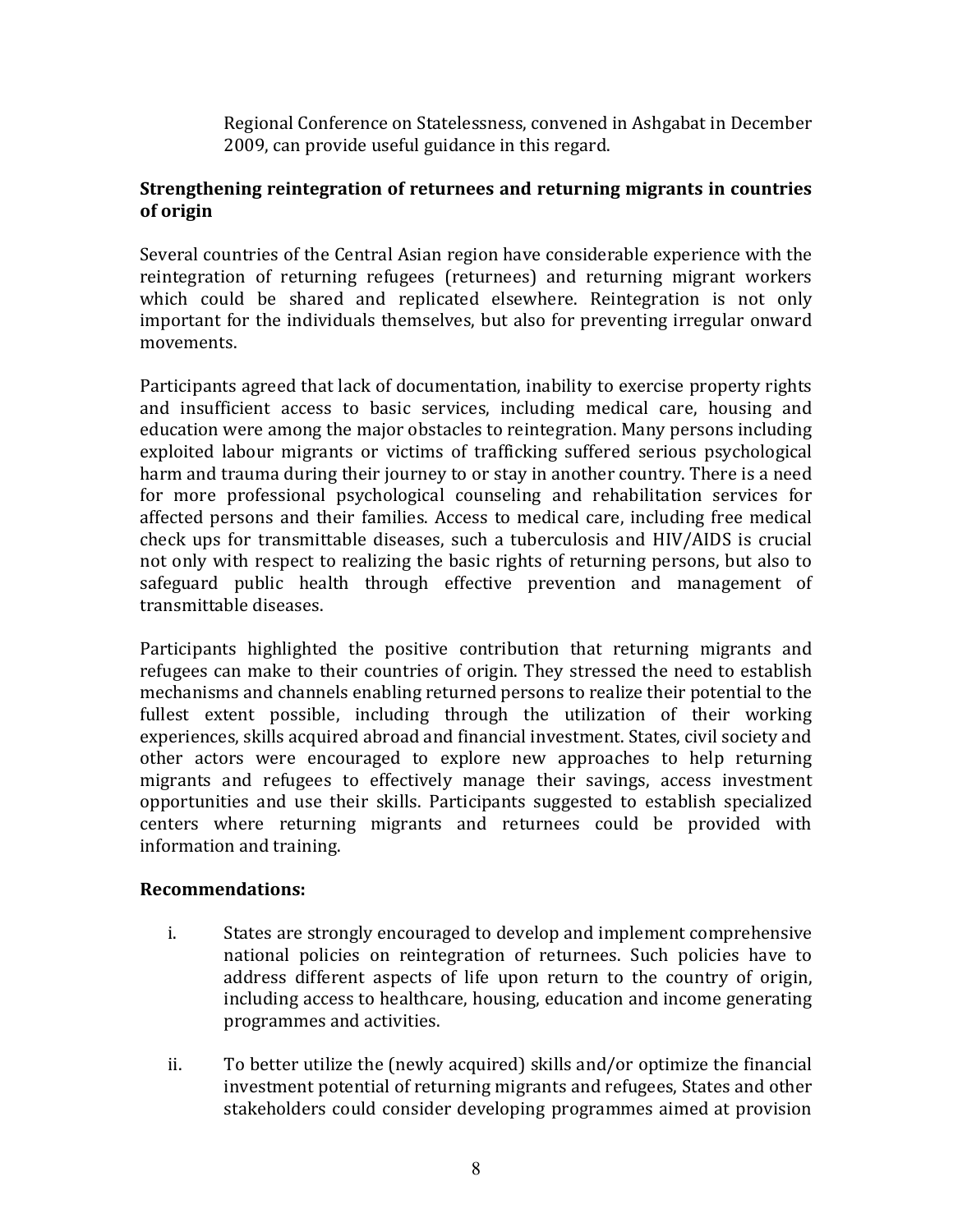of specialized (vocational) trainings as well as micro-credit schemes and other banking products and financial services encouraging migrant savings and investment.

- iii. States could consider establishment of specialized centers for returning migrants and refugees. These centers would be entrusted with providing information and counseling in the areas of education, healthcare, welfare systems, business development investment and employment.
- iv. To facilitate the prompt reintegration of returned persons and to ensure the realization and enjoyment of basic rights and access to services, States could simplify and expedite existing procedures for restoration of documentation and exercise of property rights.
- v. Recognizing the particular vulnerability of returnees, States and other concerned stakeholders are encouraged to provide facilities for addressing psycho-social problems of returnees, with particular attention to women and children.
- vi. States are encouraged to facilitate access to voluntary, confidential and free-of-charge medical check-ups.

# Preventing trafficking and protecting the victims – with specific attention to child trafficking

Participants acknowledged that trafficking in human beings is increasing in the wider region and discussed how the current anti-trafficking initiatives of state and non-state actors can be further strengthened. The absence of effective prevention measures, as well as shortcomings in the practical implementation of mechanisms aimed at the identification of victims and provision of adequate assistance to them, were noted as major challenges. Participants called upon States to enhance cooperation with other States and with civil society, in particular in the areas of awareness-raising, identification and provision of assistance to victims and prosecution of offenders.

Identification of trafficked persons was seen as particularly challenging in the context of mixed movements. Participants noted that mechanisms for adequate and effective identification of victims of trafficking are crucial for ensuring their protection and referral to appropriate assistance channels, and for the prosecution of traffickers. Moreover, failure to identify victims may lead to their criminalization, detention, deportation and re-victimization. Increased capacity building and targeted training of law enforcement officials were seen as important measures. Enhanced awareness-raising and active engagement of employers and labour inspectors could further help to identify cases of trafficking and labour exploitation. It was suggested that revision of relevant labour legislation could allow labour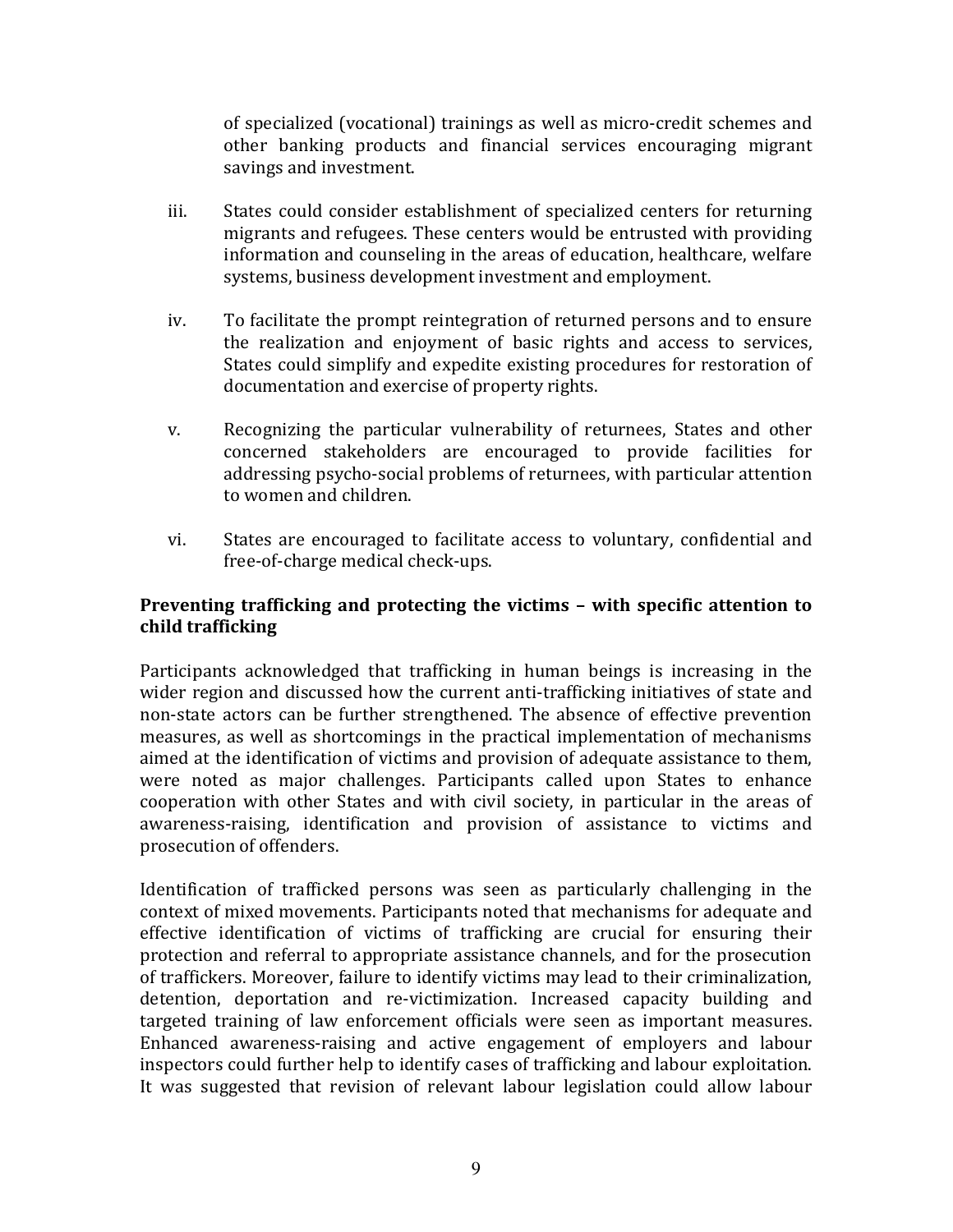inspectors to conduct unannounced and ad-hoc visits to places where potential victims of trafficking or of forced labour may be held.

Participants emphasized the need to pay specific attention to the identification of trafficked children. Unaccompanied, separated and migrant children were singled out as most at risk. Strengthened care and protection mechanisms for all children were suggested as important prevention measures. In this regard, the lack of access of some migrant children to education, especially those whose parents work as seasonal workers, as well as the low capacity of teachers, were identified as major challenges. Participants underlined the need to ensure that all actors likely to encounter trafficked children, in particular teachers and medical personnel, are trained and aware of their roles and responsibilities, and are actively engaged in strategies aimed at identification and prevention of trafficking.

Participants further explored ways in which coordination between relevant stakeholders, including across the borders, could be enhanced in order to ensure the referral of trafficked persons to the most appropriate follow-up procedures. They recommended that particular emphasis is placed on establishing procedures aimed at identification of trafficked persons who may be in need of international protection and their referral to competent asylum authorities. States were encouraged to consider and replicate best practices on granting refugee status to trafficked persons fearing persecution in their countries of origin, including for reasons relating to their trafficking experience. Likewise, referral mechanisms would be necessary to ensure that asylum-seekers whose asylum applications have been rejected but who need protection and assistance because they have been trafficked, are referred to competent authorities.

Participants repeatedly underlined the important role played by civil society and its active contribution to the provision of protection and assistance to victims of trafficking. It was noted that local non-governmental organizations perform a variety of protection and assistance related functions, including through the operation of shelters and hotlines and provision of psychological and legal assistance to victims. Participants appealed to States to enhance their cooperation with civil society actors, and to extend all necessary support in order to empower them to exercise their functions effectively. Establishment of outreach services and hotlines were noted as particularly important tools for establishing contact with potential victims and for empowering them to seek redress and protection from trafficking and exploitation.

In addition, States were also encouraged to enhance cooperation among each other and with international organizations, in particular in the area of prosecution of traffickers. To enhance their capacities to investigate and prosecute traffickingrelated crimes, States were encouraged to consider employing the assistance of Interpol and other entities with specialized expertise in the process of investigation and prosecution of perpetrators.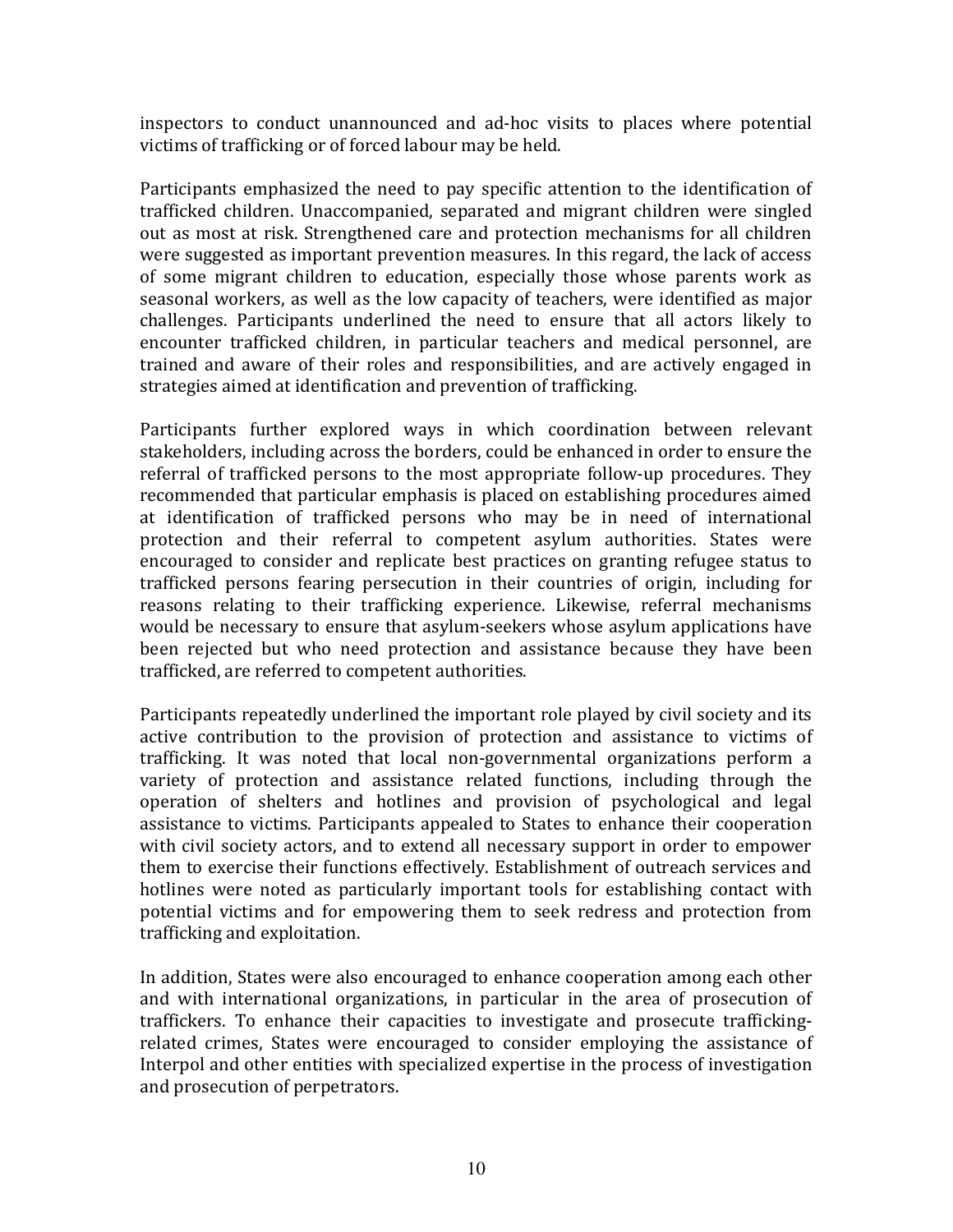Participants further noted that increased transnational cooperation and coordination are essential elements of effective trafficking prevention strategies. Joint capacity building initiatives and coordinated information and awareness raising campaigns can be important tools to harmonize and strengthen antitrafficking prevention efforts.

- i. States and other stakeholders are encouraged to promote full and effective implementation of international standards on combating trafficking and providing protection and assistance to victims.
- ii. All stakeholders are encouraged to strengthen capacity building efforts targeting national law enforcement officials, in particular in the area of identification of victims of trafficking. Labour inspectors should be engaged in joint efforts to identify cases of trafficking and labour exploitation. States are encouraged to consider introducing amendments to applicable labour legislation, so as to allow labour inspectors to conduct unannounced and ad-hoc visits.
- iii. Professionals likely to encounter potential victims of trafficking or exploitation, such as teachers or medical personnel, should receive adequate training and be actively engaged in efforts and strategies aimed at the identification of victims and prevention of trafficking.
- iv. States could consider inviting Interpol and other entities with specialized expertise to provide advice and participate in trafficking investigations including the prosecution of perpetrators.
- v. States are encouraged to establish, in cooperation with other stakeholders, mechanisms for the identification of trafficked persons who may be in need of international protection and for their referral to competent asylum authorities. In this regard, States are invited to replicate best practices on granting refugee status to victims of trafficking fearing persecution upon return to their countries of origin.
- vi. States are likewise encouraged to ensure that rejected asylum seekers who have been trafficked are referred to appropriate support mechanisms.
- vii. States are encouraged to take measures to improve the integration prospects of refugees as one of the key components of their strategies aimed at prevention of human trafficking.
- viii. All stakeholders should jointly develop awareness-raising strategies and invest in capacity building of organizations active in the fields of asylum and anti-trafficking.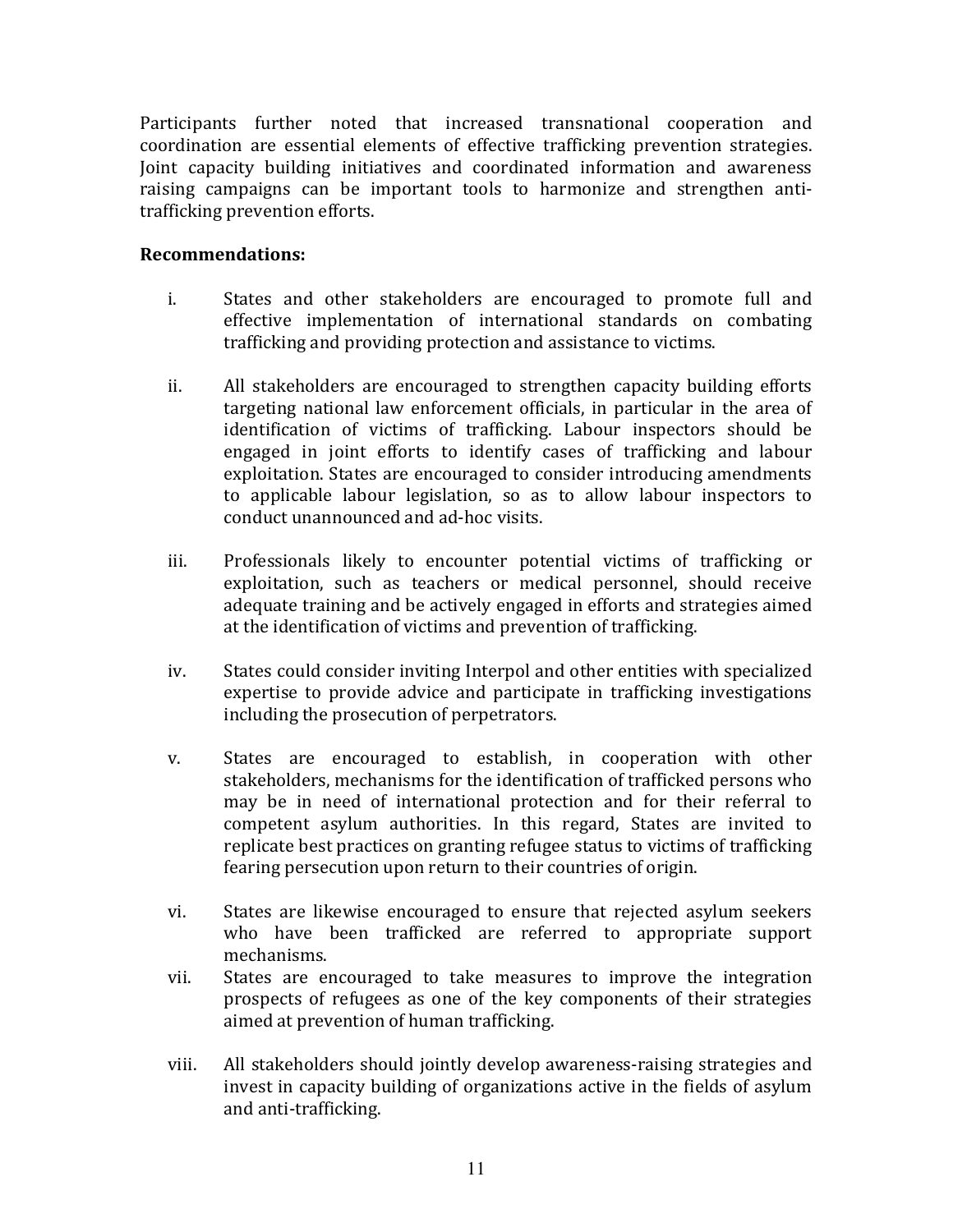- ix. States are encouraged to seek and implement safe solutions for victims of trafficking, based on the best interest determination and individual case assessment.
- x. States should ensure that all children on the move, regardless of their status, receive immediate and unconditional assistance and enjoy access to education. Specific attention should be paid to guaranteeing access to education for children of seasonal labour migrants.
- xi. Strengthened child protection mechanisms are an important component of any effective strategy to prevent trafficking in human beings. States are encouraged to enhance care and protection measures for all children, and in particular the most vulnerable ones, such as undocumented, unaccompanied, separated or asylum-seeking children and children of migrant workers.
- xii. All stakeholders are encouraged to jointly establish a unified antitrafficking hotline for the Central Asian region.

# Developing legal migration opportunities and gender-sensitive migration policies

Growing irregular migration constitutes a serious challenge for States and exposes migrants to considerable risks, including exploitation, abuse, human trafficking and smuggling. Enhanced legal migration opportunities can play an important role in addressing irregular migration. Greater opportunities to move legally reduce the tendency of individuals to resort to irregular channels and employ the services of smugglers. Efforts to expand the channels for legal entry and stay can include, for example, temporary or circular labour migration programmes including bilateral labour agreements, family reunification measures, study options and regularization programmes.

Conference participants noted that migration was inevitable as long as there was a demand for labour in countries of destination and push factors, such as poor economic and social conditions or political instability, in countries of origin compelled people to move. They acknowledged a growth in irregular migration in the wider region and stressed the need to respond through creating or expanding legal migration opportunities. The importance of recognizing the benefits of legal labour migration was emphasized on several occasions. Participants noted that it has the potential to serve as an engine for growth and development in countries of origin and destination and a means to economic betterment for labour migrants and their families. Enhanced legal migration channels help to reduce unemployment and provide survival means for family members remaining in countries of origin and can contribute to strengthening the workforce and meeting labour market demands in countries of destination. By being able to access legal migration channels, labour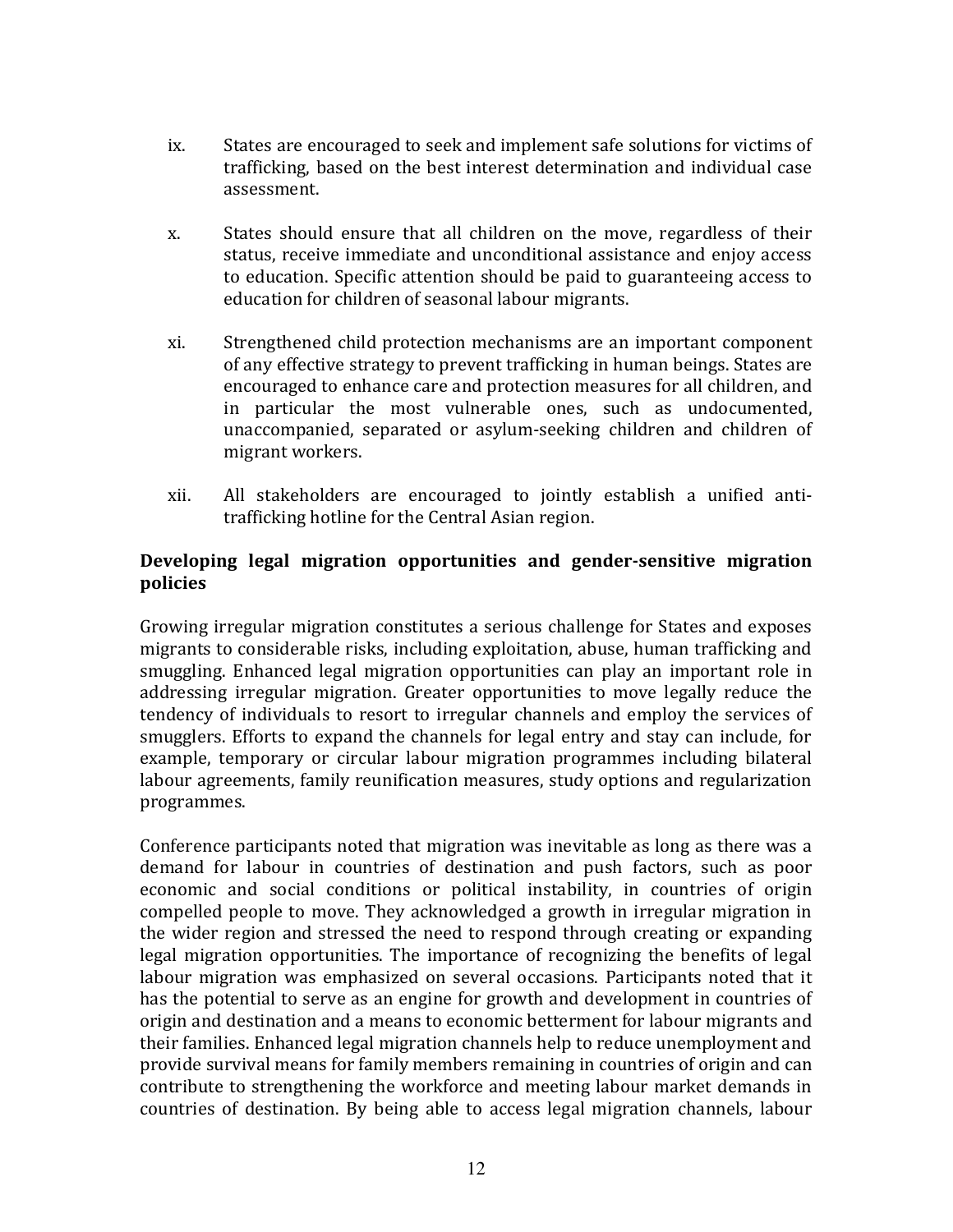migrants are better protected from abuse, exploitation or the risk of falling victim to traffickers.

Participants encouraged States to establish or strengthen existing national, bilateral and regional legal migration frameworks. In terms of national frameworks, participants pointed out that the lack of migration statistics and insufficient data sharing among various agencies at national level pose obstacles to the development of adequate migration policies. In order to address particular challenges related to the growing feminization of migration, participants emphasized the need to properly incorporate gender sensitive provisions into migration laws, policies and programmes, and to conduct gender impact assessments whenever new policies are developed and laws adopted in order to establish whether they have different impact on men and women. The protection and assistance needs of asylum-seekers and refugees need to be properly reflected in all migration strategies and policies.

Participants highlighted the importance of developing and implementing bilateral and/or multilateral agreements with neighboring countries, as well as those countries that are likely to attract labour migration. In terms of bilateral cooperation it was observed that migration policies in countries of origin and destination need to be harmonized and complemented by labour market analysis enabling to match labour supply with the needs of the labour markets in countries of destination. Reference was also made to a number of regional mechanisms and instruments on legal migration, such as the CIS Convention on Legal Status of Migrant Workers and Members of their Families. States were likewise encouraged to ratify and implement international instruments relating to protection of migrants, such as the International Convention on the Protection of the Rights of All Migrant Workers and Members of Their Families, or ILO Conventions No.97 and No.143. Participants regretted that migration discussions on bilateral and regional levels are often too theoretical and based on political and national security considerations rather than on legal expertise and practice. When drafting bilateral and multilateral agreements on migration, it was recommended that a less declarative and more pragmatic approach be adopted.

Participants stressed the need to assist migrants at all stages of the migration cycle, including pre-departure and return. States were encouraged to consider launching gender-sensitive information and awareness-raising campaigns regarding, for example, employment and professional and educational requirements abroad, as well as rights and obligations of migrants in countries of destination. These information campaigns should be targeted to specific groups and coordinated between countries of origin and destination. Active involvement of civil actors, such as the Private Recruitment Agencies (PRAs), in facilitating organized legal migration abroad was noted as particularly important. States were encouraged to develop legal frameworks and establish clear procedures for registration, licensing and regulation of PRAs, in order to create conditions conducive to their effective operation.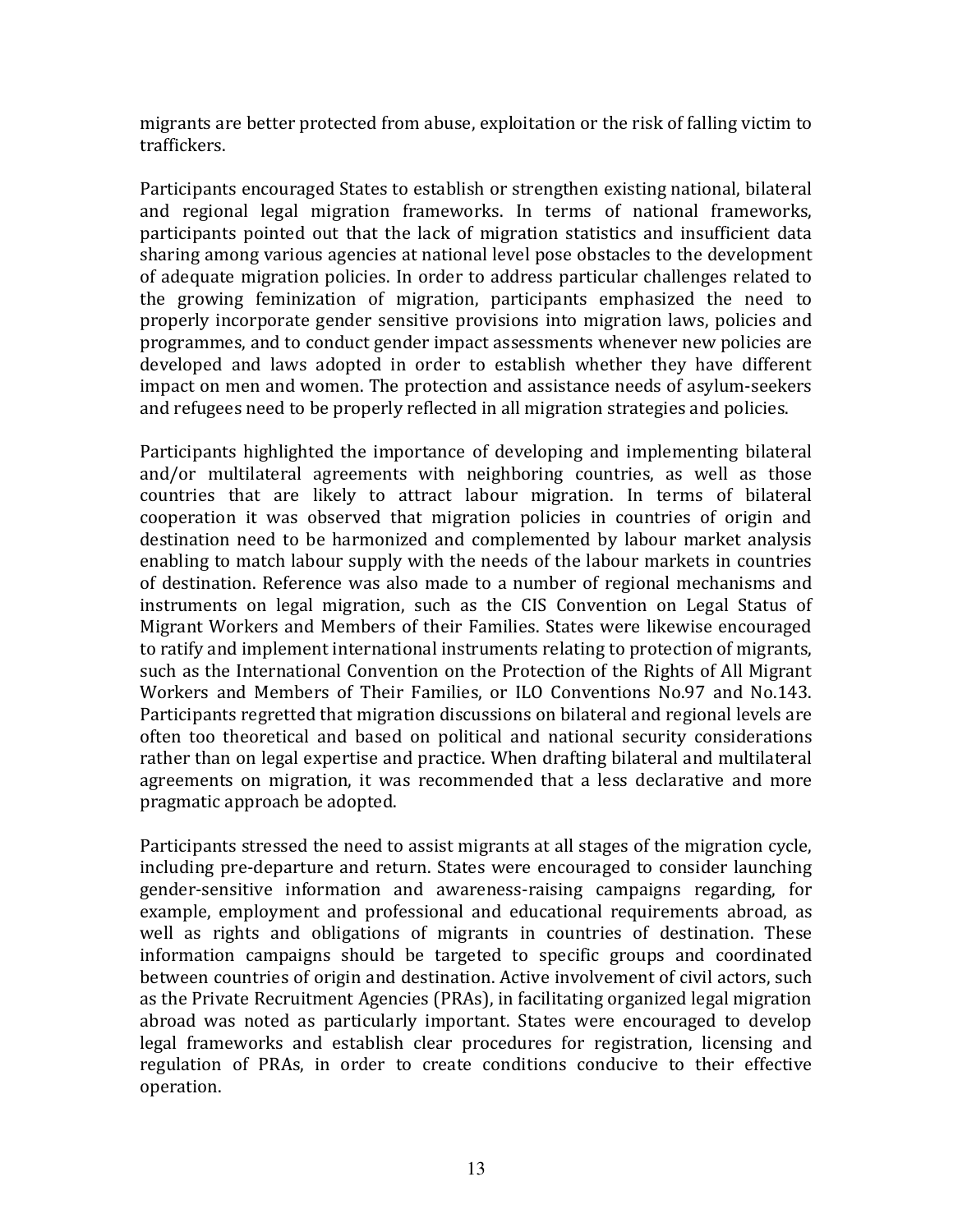Participants observed that even migrants who enter a country legally may find themselves in an irregular situation if they end up overstaying. Some participants proposed to apply a diversified approach to different categories of migrants, depending on their qualifications, skills and domestic labour market needs. Simplified procedures for issuing work permits to highly skilled labour migrants, as well as patent system aimed at legalization of low skilled workers (particularly domestic workers), were noted as efficient regularization tools.

Participants stressed the need to address any negative impacts of migration on family life in countries of origin, including with respect to the situation of separated families or children being brought up without parents. In parallel, in the context of increasing feminization of migration, a growing tendency was noted of migrant workers moving with their entire families. This creates the need to provide appropriate services to diverse migrant groups, including women and children, such as for example adequate health and social welfare conditions or education for migrant children.

- i. States are encouraged to strengthen legal migration channels and mechanisms at national, bilateral and regional levels. Bilateral and multilateral agreements are one way of providing for legal and orderly migration. However, more generally, permanent and temporary migrant admission schemes should be pragmatic and reflect the particular context in which migration takes place.
- ii. States are encouraged to take all necessary measures to reduce irregular migration, combat human trafficking and smuggling and take a human rights approach in protecting all persons on the move, including migrants, asylum-seekers and refugees.
- iii. States are encouraged to conduct regional labour market assessments in both countries of origin and destination, to be used as the basis for the development of more targeted migration programs that match labour market demand and supply.
- iv. The role of civil society actors in providing services to migrants and conducting information and awareness-raising campaigns should be strengthened. Private recruitment agencies should be engaged in developing circular migration programmes that provide opportunities for all to participate on the basis of equality.
- v. States are encouraged to design or strengthen mechanisms for genderdisaggregated data collection, as a pre-requisite for developing gendersensitive migration policies. Gender expertise and gender mainstreaming should be made an integral part of migration policy analyses,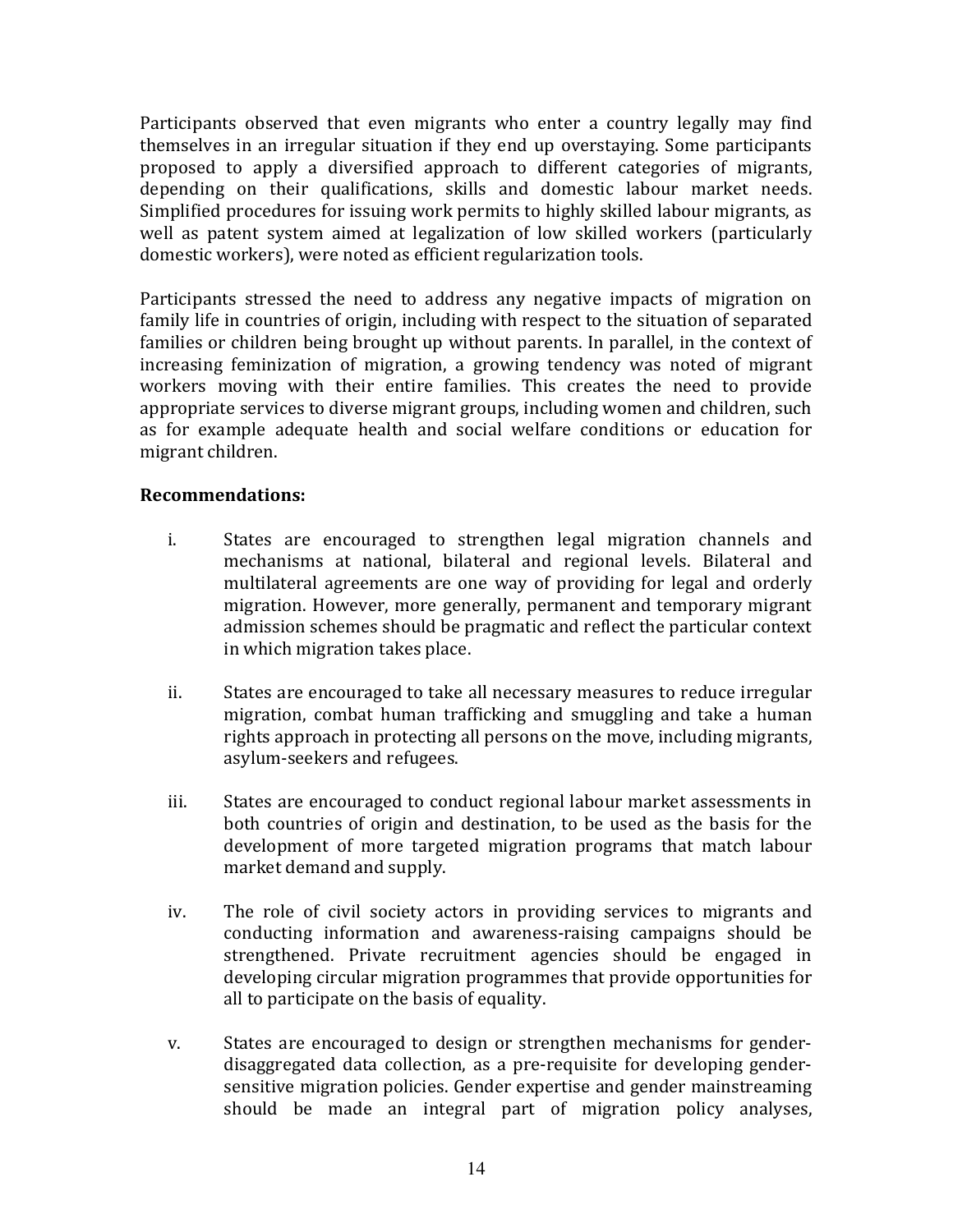development and implementation to ensure more gender just policies and programmes.

# Reinforcing partnerships

The need for strong partnerships and enhanced cooperation and coordination was echoed by all. Participants emphasized that inter-institutional and inter-state collaboration and coordination needs to be strengthened at national, bilateral, regional and international levels in order to address the multilayered challenges of asylum and migration management.

At the national level, participants noted certain shortcomings in the area of cooperation and coordination on migration issues among different government institutions and called for greater cross-sectoral cooperation. They further emphasized the need to involve stakeholders such as social and employment agencies, trade unions, civil society actors, representatives of the private sector and migrant communities. National authorities were also encouraged to strengthen dialogue with regional and local authorities to increase their capacity to react to emergency situations. In return, national authorities can benefit from information gathered by local authorities to design well informed strategies. Participants also proposed to include migrants and refugees, as well as representatives of receiving communities in debates relating to resolution of specific problems.

Participants observed that bilateral cooperation in the context of migration should focus on partnerships between neighboring countries, and between sending and receiving countries.

Participants noted that in the wider region, a number of regional and international organizations are active in the field of migration management. They agreed on the importance of better coordination of different activities by organizations with similar mandates and fields of operations, as well as enhanced cooperation within existing regional frameworks. Established thematic working groups should be operationalized through capacity building initiatives and more effective use of the opportunities for dialogue they provide. Enhanced cooperation and coordination of activities among regional forums could further strengthen regional dialogue, contribute to information exchange and sharing of good practices and expertise, which would in turn allow for more targeted assistance. Cooperation between States and international organizations should be carried out at the highest level and to the fullest extent possible to allow for the effective implementation of international standards and good practices.

Participants identified several critical areas for cooperation, one of them is data collection and exchange. States and international and regional organizations were encouraged to develop common standards for the collection, analysis and exchange of data on mixed migratory movements. Another area that requires enhanced cooperation are information strategies to inform people of the risks associated with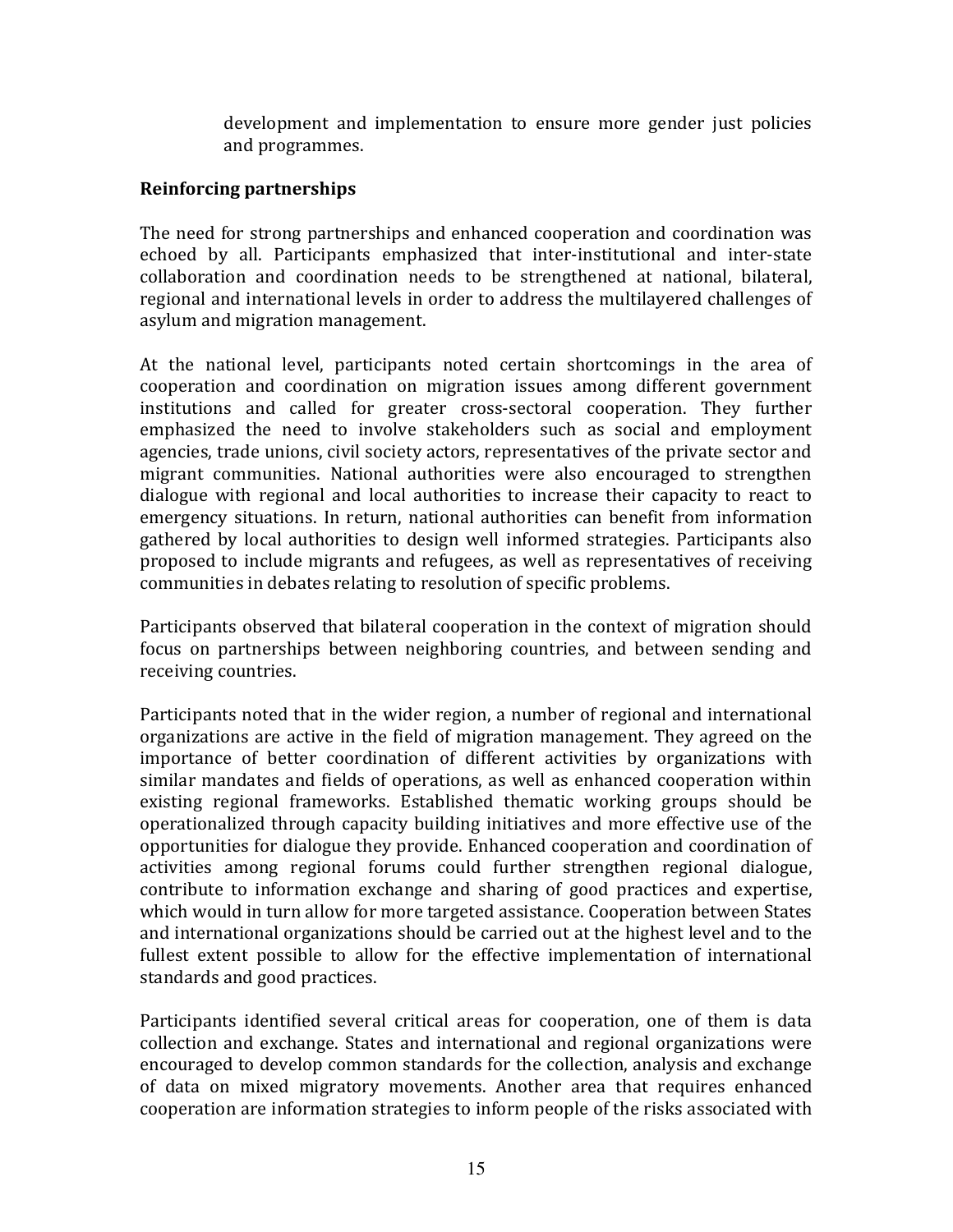irregular migration, and the availability of legal migration and employment opportunities.

- i. States are encouraged to strengthen cooperation and coordination between all relevant government institutions, including but not restricted to those dealing with different aspects of refugee protection and migration management. Other interested stakeholders, such as civil society actors, trade unions, employment agencies and representatives of private sectors and academia should also be included in discussions.
- ii. National-level institutions are encouraged to strengthen and expand their interactions with regional and local bodies through enhancing their capacity to act on migration related issues and to react to emergency situations.
- iii. Refugee and migrant communities should be empowered to participate in migration debates and decision making processes that have an impact on their lives and future.
- iv. Enhanced cooperation on migration related issues should be pursued at bilateral level, in particular between neighboring countries and between countries of origin and destination.
- v. Existing regional mechanisms and frameworks could be better utilized to facilitate dialogue on cross-cutting issues related to asylum and migration, in particular through enhancing the capacity of already established thematic working groups, such as those created within the Commonwealth of Independent States, the Collective Security Treaty Organization, the Eurasian Economic Community or other regional organizations. Cooperation at regional level could also be strengthened by expanding the content and geographical scope of ongoing projects.
- vi. Initiatives and activities undertaken by various international and regional organizations active in the field of mixed migration should be better coordinated and harmonized to avoid duplication and maximize impact.
- vii. Strengthened cooperation among all stakeholders is required in particular in the field of data collection and exchange. Regional and international organizations are encouraged to work with States in developing common standards and criteria for the collection, analysis and exchange of data on mixed migratory movements.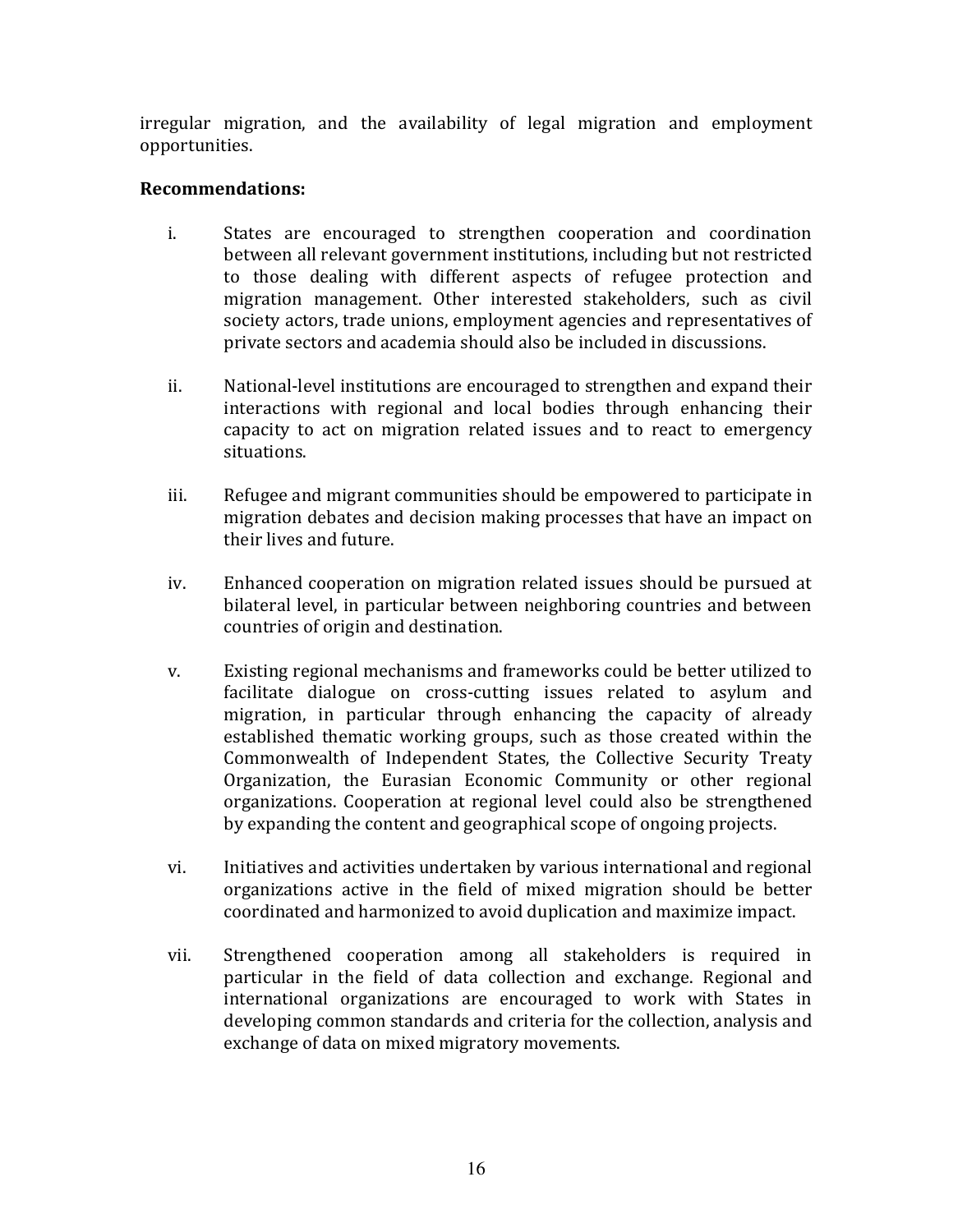- viii. National consultations, convened in some countries in preparation for the Regional Conference, can serve as useful platforms for further discussion of the conference recommendations and follow-up at national level.
- ix. States in the wider region could consider the establishment of a regional Task Force on Mixed Migration, with the participation of all relevant stakeholders, including the countries of origin, transit and destination, international organizations and civil society. Such a regional body could be tasked, inter alia, with the follow-up and implementation of the outcomes of the Regional Conference at regional level.

## Developing information and awareness-raising strategies

Developing targeted information and awareness-raising campaigns is an important component of any strategy to address mixed movements. The content and objectives of such campaigns would differ depending on specific situations and target groups. Comprehensive information campaigns on the general situation, employment opportunities, integration prospects and assistance available in countries of destination can enable potential migrants to make informed decisions on whether to migrate or not. Targeted awareness-raising initiatives alerting people about the dangers of irregular movement or the specific practices of criminal organizations can also contribute to diminishing the risk of persons falling victims to trafficking networks, abuse and exploitation.

Participants agreed that many migrants and asylum seekers find themselves in situations of vulnerability and risk of abuse or exploitation due to their lack of knowledge of applicable legislation, including both their rights and responsibilities in host countries. It was suggested to explore ways on how these information gaps could be filled.

To increase the effectiveness of awareness-raising initiatives, participants emphasized the need to involve all relevant stakeholders, including governments, civil society actors, representatives of religious and community institutions, as well as refugees and migrants in disseminating and sharing necessary information. They also highlighted the potential of information campaigns in countering racism, xenophobia or any negative public perceptions of asylum-seekers, refugees and migrant workers, therefore promoting tolerance and harmonious community relations.

## Recommendations:

i. States and other stakeholders are encouraged to undertake comprehensive information campaigns aimed at the promotion and protection of the rights of migrant workers, asylum-seekers and refugees.